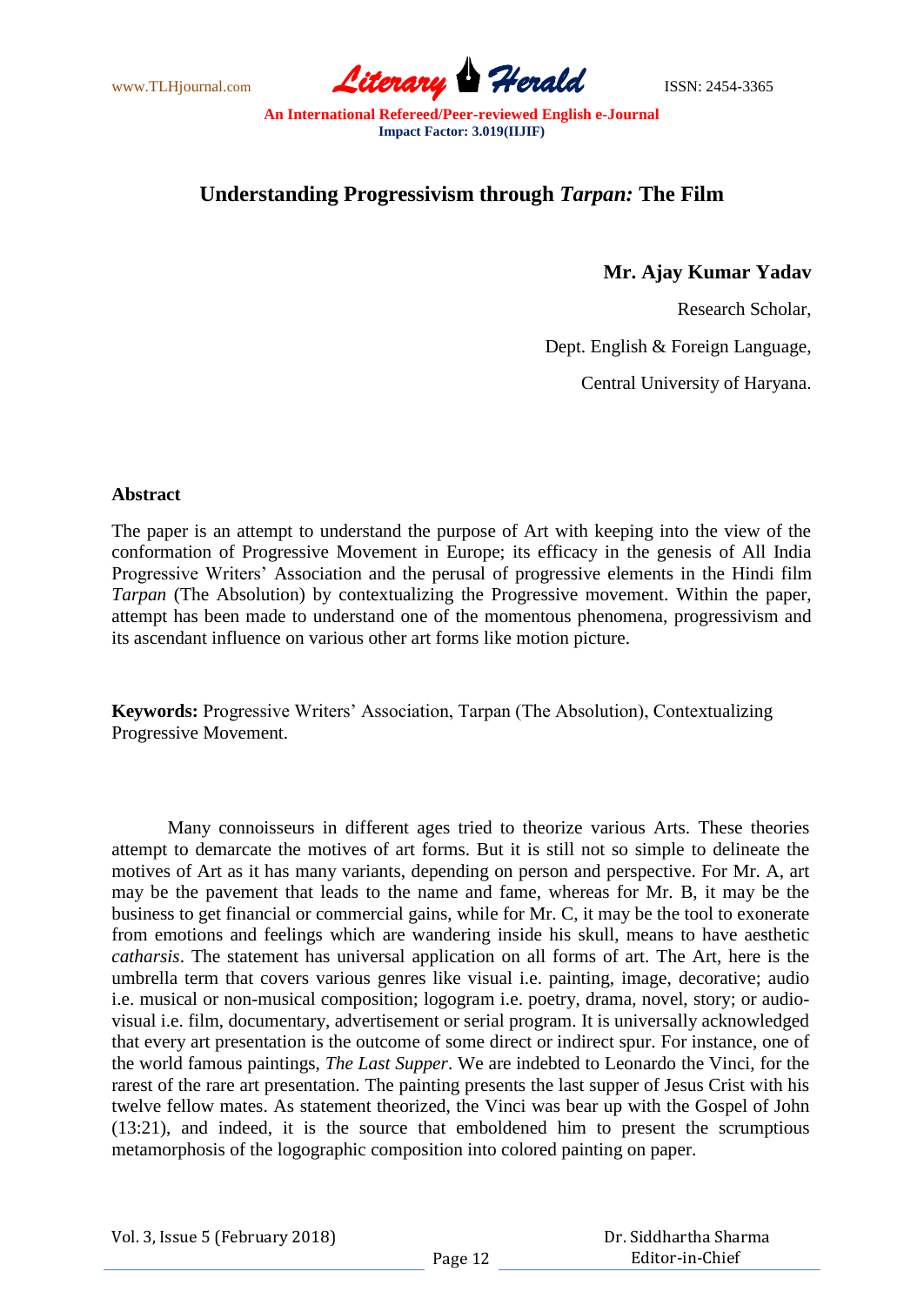

The statement is well suited to all logographic arts as well. This would be a very common narrow sense of understanding that the various logographic art forms like poetry, drama, and novel etc., are the only subject to human enjoyment or pleasure. Certainly not. Literature as an artistic presentation is not only for human enjoyment or pleasure but may also be used as a tool to reflect the bugs and demerits of the society. As mentioned earlier, every art presentation is the outcome of some direct or indirect inspiration from surrounding that is nothing but the society. Actually this very idea suggests us to refer Progressivism. The idea has its origin as idea of progress which is the base of Progressivism.

Progressivism as a philosophic term has the idea of progress in the center. It is about the change or advancement in various aspects of life or in the perspective to see the aspects of life. A German philosopher, Immanuel Kant sees Progressivism as a change in the social lifestyle or in living standard of Europeans from barbarian to civilize way of lifestyle. It is a change not only in social aspect of life but also simultaneous change in various aspects like economy, science and technology. The idea, further developed and popularized with the passage of time by various philosophers and writers. As Its consequence or impression, a huge change took place in all walks of life. A new ideology was formulated among the people to the see the progress or to work for progress.

The idea was circulated throughout the world. It was the cruelest time under colonial rule in which countries like India were fighting for freedom against hegemonic governance tactics of European hakims through every possible way. Even the field of literature followed the principle and idea of progress. In colonial India, the theory of progress was practiced by various Indian writers through their writings. Under the impression of Progressivism, in 1935 in London, a group of Indian writers under the leadership of Sajjad Zaheer, decided to constitute a writers' group that was named as 'All India Progressive Writers' Association' which was alleged to have communist ideology. The writers who had participated actively in the association included Dr. Mulkraj Anand, Jyotirmaya Ghosh, Amhed Ali, Ralph Fox, the British writer and more. They had a common dream to bring momentous change in Indian literature written in English and other Indian vernacular languages. They decided to write neither to promote orthodox and traditional practices of Indian society nor for human enjoyment or pleasure. But, they decided to write for common interest and about common account of people by supporting social justice, social equality and against social backwardness. The major agenda of the association can be sense after reading its manifesto that was formulated by the association and was circulated both in Hindi and English languages later on among the intellectuals in India and abroad. Keeping the particular aims in mind, the following resolutions had been adopted by the association:

(i) The establishment of organizations of writers to correspond to the various linguistic zones of India; the coordination of these organizations by holding conferences, publishing of magazines, pamphlets, etc. (ii) To cooperate with those literary organizations whose aim do not conflict with the basic aims of the association. (iii) To produce and translate literature of a progressive nature and of a high technical standard; to fight cultural reaction; and in this way, to further the cause of Indian freedom and social regeneration. (iv) To strive for the acceptance of a common language (Hindustani) and a common script (Indo-Roman) for India. [This demand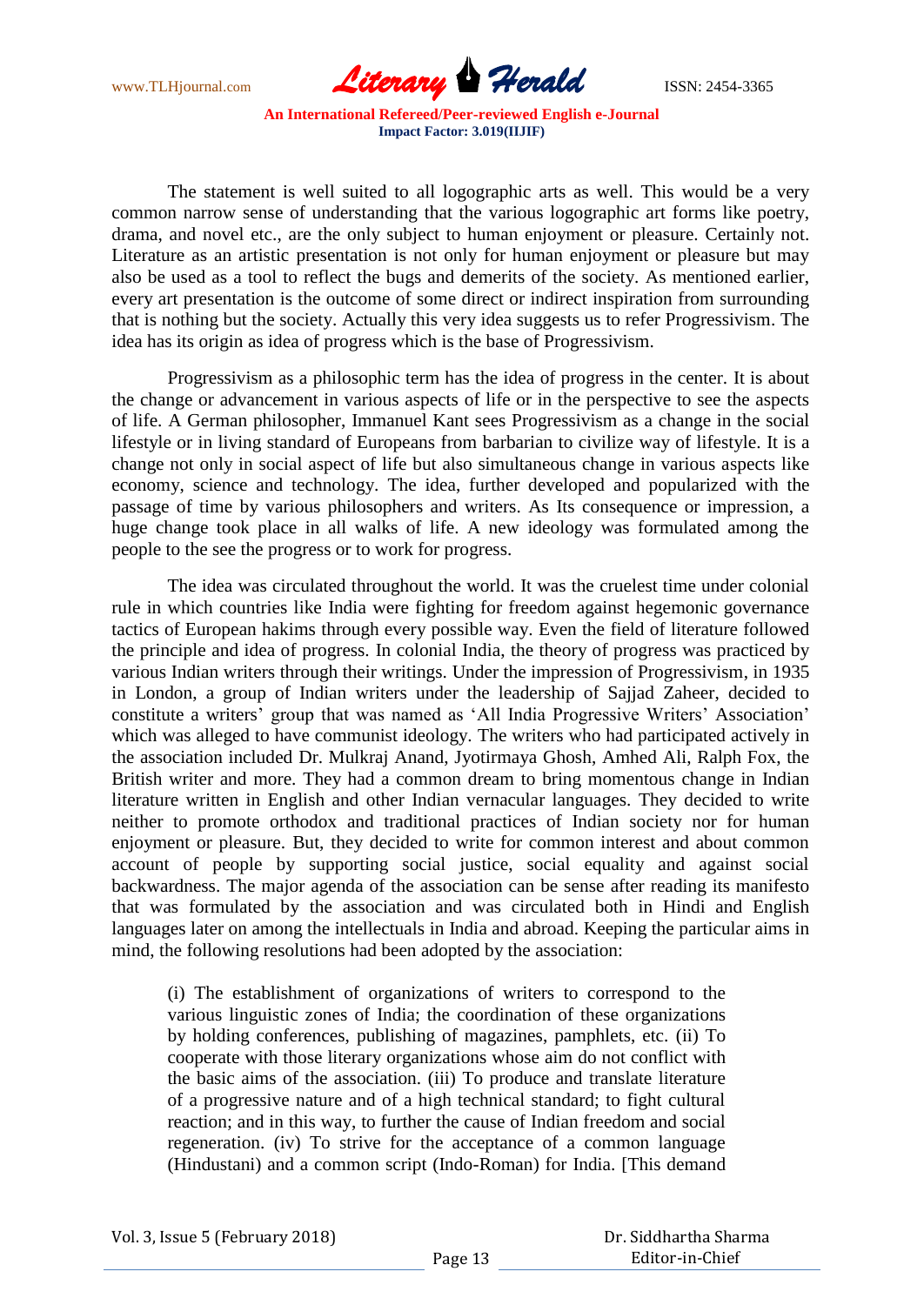

was later dropped in appreciation of the India's multilingual structure–ed. (v) To protect the interests of authors; to help authors who require and deserve assistance for the publication of their works. (vi) To fight for the right of free expression of thought and opinion.

Like other Arts, Film which is the audio and video composition in motion, also shares the common feature of art and follows the particular purpose. Indian Cinema recently registered its hundred years" existence. It has released ample number of films dealing with variety of subjects as its key plot themes and out of them are many which promote the common agenda, ideology and beliefs of Progressive Writers Movement. Only difference is of the form where one functions with lexemes and another with motion pictures. There are many movies which highly promote Progressivism and follow its major footprints in the movies. Among such, is the Hindi movie, *Tarpan* which emerges as a slash on the orthodox and conventional purpose of Indian Hindi movies production.

The movie, *Tarpan* which means The Absolution, has number of progressive elements and is at the same ground to attack on social injustice and inequality which the progressive writers used to attack on. The movie is the joint venture of National Film Development Board and Doordarshan and was released in 1995. As the name suggests, the movie has the absolution as its principle theme. The movie is based on four interrelated stories and sets in a fictitious village in Rajasthan where four sins of villagers led the village toward a curse that no girl child in the village managed to survive after the age of seven. These four sinners emancipated in order to let the village out of the jaw of curse. The village has two classes i.e. Thakur or the upper class and the shepherds or the lower class. The movie, particularly attacks the social inequality where the upper caste has full domination over lower caste. The movie speaks out the prolonged gap between the two classes. In the first story of the movie, the protagonist Shavitri who is daughter of a shepherd, falls in love with son of a Thakur, Sukhpal. Despite having caste difference both love each other so passionately and later on, somehow managed to marry each other. But in the house of Thakurs, Shavitri was jeered and tortured by her mother-in-law and the Thakur community in account of her belongingness to lower caste. And consequently, Shavitri was thrown in to well by her mother-in-low deliberately in order to maintain social values and to remarry his son to a girl of her own community. The story criticizes the orthodox customs of Indian societies where inter-caste marriages are considered as worse, dangerous and unadvisable form of marriage that cost the lives many times. The second story portraits the hegemonic nature of the upper caste over the lowers. One who is in majority must be sensitive toward the minority. In the story, all the fertile land of the village is forcefully occupied by the Thakurs in which the shepherds are forbade to enter with their goats. The story highlights the famous maxim of Lord Axon, "Power corrupts but absolute power corrupts absolutely." The story criticized the power that the dominant or prevalent authority has in its possession and the misuse of that power against the marginalized.

The third story shares the bitter truth of the lower caste communities. The story talks about two problems i.e. livelihood and beauty, which are encountered by Dalits in particular. In the story, Dhanno, belongs to lower caste, makes to work so hard by the upper caste landlord in order to earn livelihood. His wife Sumitra, his ill mother and his younger brother dependent on Dhanno, the only working son in the family. In spite of working too hard,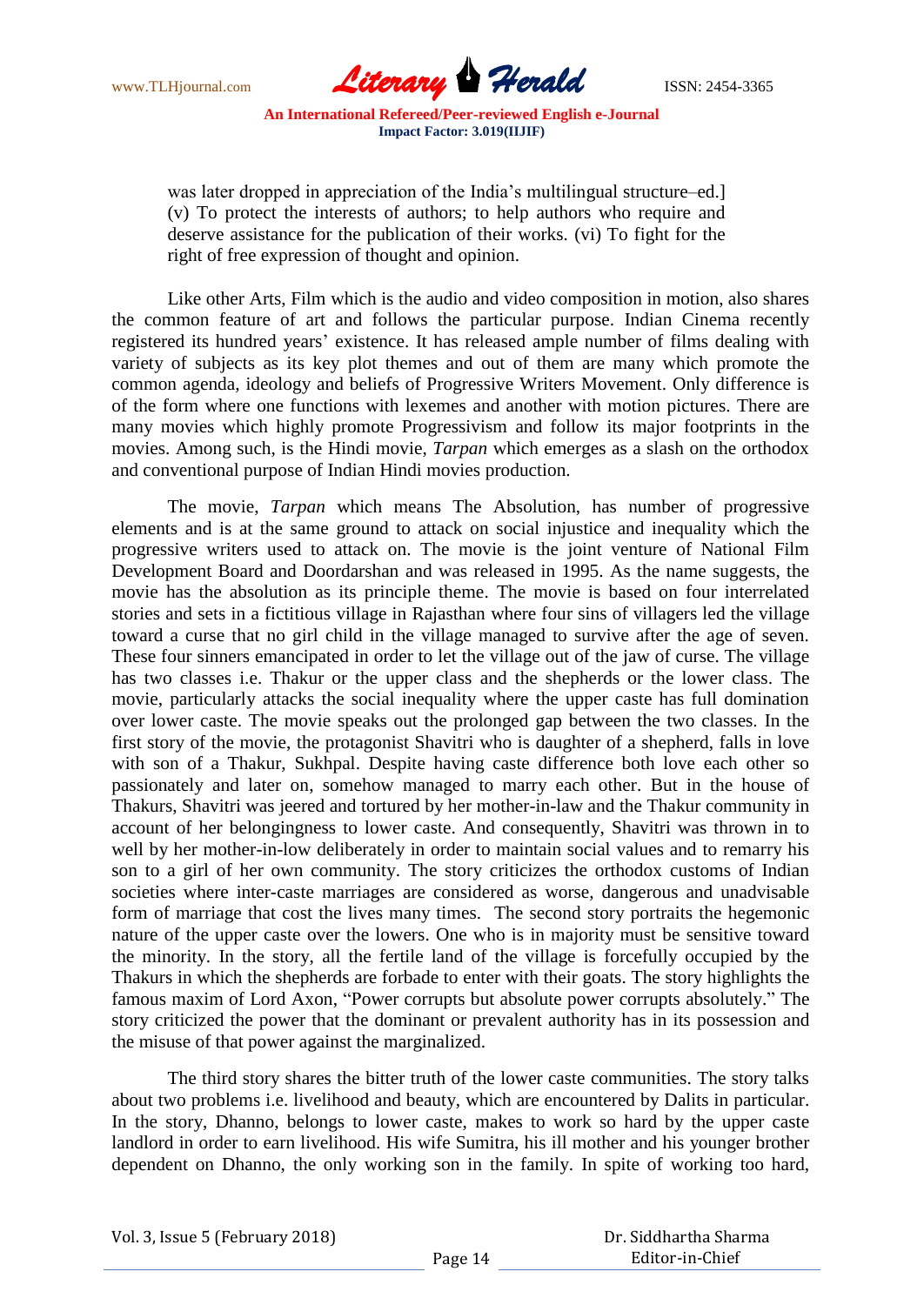

Dhanno could not able to fulfill even the basic needs of the family. This shows the true picture of laborers. The condition of the workers can be understand with the dialogue of Lakhan Thakur:

"These shepherds are like animals which do not work without stick." (01:26:05)

The dialogue portraits the clear picture of the code of conduct of the upper caste community with workers like Dhanno. His wife Sumitra decides to help her husband to earn more livelihood so that Dhanno might able to afford the treatment of his ill mother. But Sumitra"s beauty gets lusty attention of upper caste landlord who entraps her with baits like clothes, wheat, and other domestic goods. Accepting the destiny, Sumitra compromises with her conscience unwillingly. Here raises a question of beauty of Dalit woman that is considered as a curse. Notable Dalit thinkers Pramanshi Jaideva and Sanjay Paswan also address the same issue, thus write:

"Beauty is a curse when it blesses one of Dalit, who have a saying: "If she's beautiful, she's someone else's wife; mine's is ugly.' A good looking woman is the target of all men's desire" (p.110).

As the story develops, Dhanno comes to know about the illicit and forceful relationship of the landlord with his wife. But he is murdered by the same upper caste landlord in order to save himself of defamation in village. And the illicit girl child is also not accepted by the landlord later on. This portion of the story reflects the condition of woman especially in the lower caste. The fourth and last story depicts about the misuse of duties and responsibility of the authority i.e. gram panchayat and sarpanch. In the story the power is misused by the Sarpanch in the well fare of his own community and to suppress the lower caste community where otherwise the authority must do equal justice to all who fall in the vicinity of the authority.

## **Conclusion**

The film is a perfect example to understand the Progressivism. The film through its four stories elevate and advocate social equality, social justice to all and fight against social backwardness. Following the same footprints, the film also raises the same questions by supporting the democratic values. The film is highly loaded with the circumstances which are very helpful to understand the film and are full of progressive elements. In the broader sense of understanding, the film raises sedate issues prevalent in Indian society and also attacks with full might. The film talks about one of the absolute institutions of Indian society i.e. Caste. The ideology that progressive writers" movement follows, is anti-religion and anticaste. When juxtapose, it may be seemed that the movies is the mouth piece of the writers associated to Progressive Writers" Association. Various progressive writers have pointed out the very institution in their writings in order to abolish the caste system from the society.

Apart from it, the film also questions the gender based discrimination and treatment. The issue of Woman and especially Dalit woman has been discussed here. The film shows how women are treated by the patriarchy. The episode of Sumitra here is the perfect example to substantiate the statement. The real image of Dalit woman is seen in the dialogue of Ramo, an old lady of village: